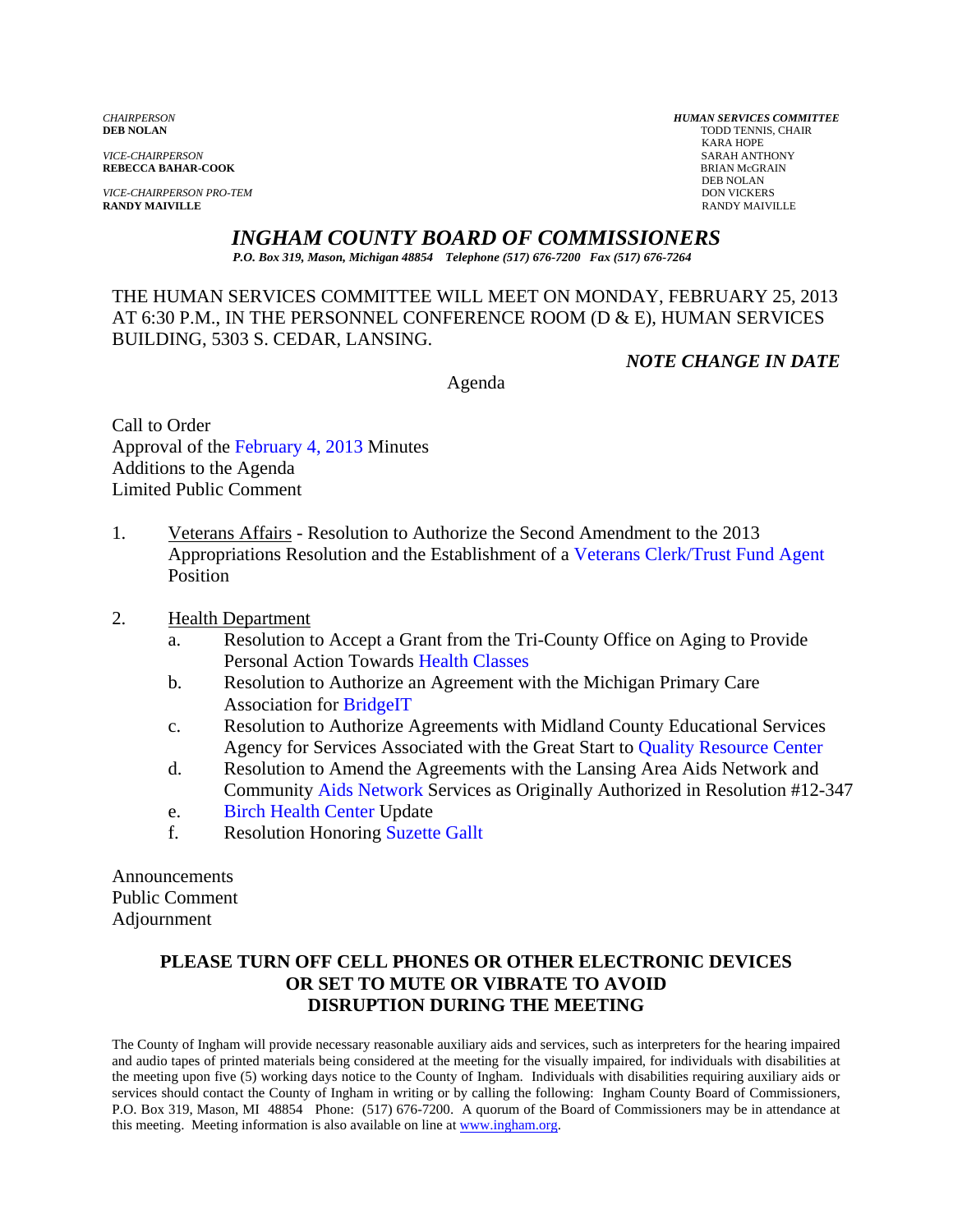### HUMAN SERVICES COMMITTEE February 4, 2013 **Minutes**

<span id="page-1-0"></span>

| <b>Members Present:</b> | Todd Tennis, Kara Hope, Sarah Anthony, Brian McGrain, Deb Nolan,<br>Don Vickers, and Randy Maiville               |
|-------------------------|-------------------------------------------------------------------------------------------------------------------|
| Members Absent:         | <b>None</b>                                                                                                       |
| <b>Others Present:</b>  | Jared Cypher, Chuck Gray, Randy Marwede, Deb Brinson, Robin Turner,<br>Mary Molloy, Dr. Branch Canady, and others |

The meeting was called to order by Chairperson Tennis at 6:33 p.m. in the Personnel Conference Room "D & E" of the Human Services Building, 5303 S. Cedar Street, Lansing.

Approval of the January 14, 2013 Minutes

The January 14, 2013 Minutes were amended as follows:

Page 3, Item 2, Paragraph 3, 2<sup>nd</sup> sentence, add "Lansing" before "College", as follows: She stated there are many non-profits in the building giving the examples of Big Brothers Big Sisters, Michigan Non-Profit Association and **Lansing** College Access Network.

Page 4, Item 1, Paragraph 8,  $2<sup>nd</sup>$  sentence, strike "noting the UAW-D new position would be a Manager Confidential not responsible for benefit claims or need to be accredited" as follows: Mr. Marwede answered no noting the UAW-D new position would be a Manager Confidential not responsible for benefit claims or need to be accredited.

Page 5, Item 1, Paragraph 4, 4<sup>th</sup> sentence, change "is" to "be" as follows: She expressed her concern that the Board **be** diverse because in her experience many posts are not.

Page 5, Item 1, Paragraph 4,  $5<sup>th</sup>$  sentence, replace the word "many" with "that 83% of Veterans" and strike "estimating 83%", as follows: Mr. Hetchler informed the Committee that the Veterans Affairs Board is diverse and some service organizations are more diverse than others but that can be attributed to the fact **that 83% of Veterans** do not participate in service organizations estimating 83% and most posts have an older population.

Page 6, Public Comment,  $2<sup>nd</sup>$  sentence, change "williness" to "willingness". He expressed his **willingness** to work with Veteran's Affairs, Controller and Human Resources to create a position and is happy to see people working.

Additions to the Agenda 3k. Substitute – Resolution Honoring Susanne Hoekzema

Limited Public Comment None.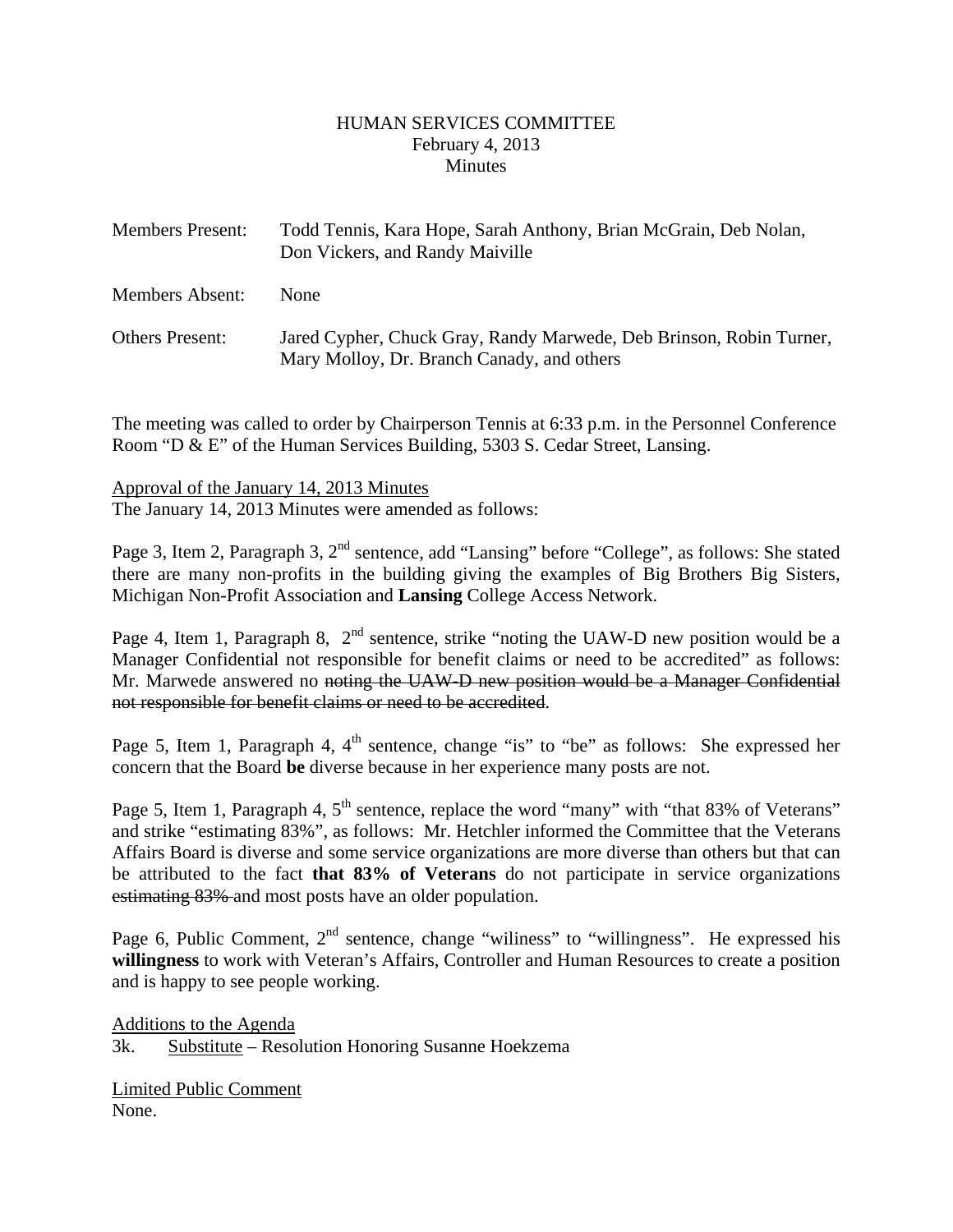MOVED BY COMM. VICKERS, SUPPORTED BY COMM. NOLAN, TO APPROVE A CONSENT AGENDA FOR THE FOLLOWING ITEMS:

- 2. Veterans Affairs Resolution Approving the Use of Contingency Funds for a Temporary Hire for Ingham County Department of Veteran Affairs
- 3. Health Department
	- a. Resolution to Accept \$500,000 in School-Based Health Centers Capital Program Funds from the Health Resources and Services Administration
	- b. Resolution to Accept Supplemental Funding for Quality Improvement in Health Centers from the Health Resources and Services Administration and to Authorize the Allocation of these Funds Toward the Purchase of a Patient Portal and Website
	- c. Resolution Amending Resolution #12-199, to Accept Clinical Services Expansion Funding for the Child and Adolescent Health Center Program from the Michigan Department of Community Health, to Establish Positions in the Health Department and Enter into an Agreement with Fahrenheit Creative Group
	- d. Resolution to Authorize an Addendum to the Agreement with NextGen Healthcare Information Systems, Inc.
	- e. Resolution to Authorize a Memorandum of Understanding with the Michigan Primary Care Association for the Placement of an AmeriCorps Member within the Community Health Centers
	- f. Resolution to Authorize Amendment #2 to the 2012-2013 Comprehensive Agreement with the Michigan Department of Community Health
	- h. Resolution to Authorize a Letter of Understanding with the Ingham Intermediate School District for Early On Services
	- i. Resolution Honoring Alice Ailles
	- j. Resolution Honoring Doris Haynes
	- k. Resolution Honoring Suzanne Hoekzema

# MOTION CARRIED UNANIMOUSLY.

### MOVED BY COMM. VICKERS, SUPPORTED BY COMM. NOLAN, TO APPROVE THE ITEMS ON THE CONSENT AGENDA.

### MOTION CARRIED UNANIMOUSLY.

1. **Interviews - Community Health Center Board** 

The Committee interviewed Mary Molloy for the Community Health Center Board.

# MOVED BY COMM. VICKERS, SUPPORTED BY COMM. NOLAN, TO APPOINT MARY MOLLOY TO THE COMMUNITY HEALTH CENTER BOARD.

# MOTION CARRIED UNANIMOUSLY.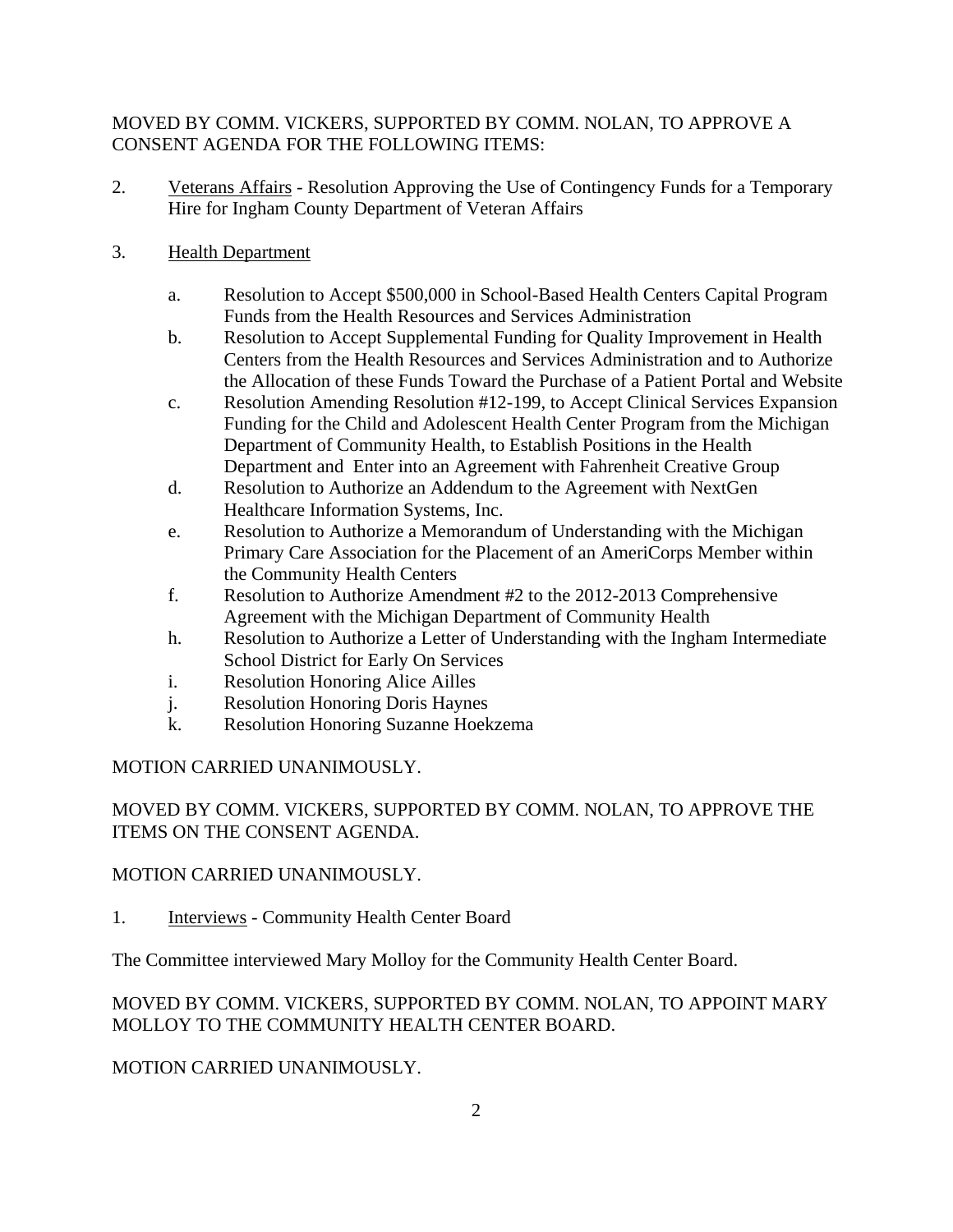### 3. Health Department

 g. Resolution to Authorize a Pharmacy Services Agreement for Services at the Ingham County Jail

# MOVED BY COMM. MCGRAIN, SUPPORTED BY COMM. NOLAN, TO APPROVE THE RESOLUTION TO AUTHORIZE A PHARMACY SERVICES AGREEMENT FOR SERVICES AT THE INGHAM COUNTY JAIL.

Comm. McGrain questioned if Jail Medical were to be rebid could the pharmacy services be included in the rebid. Mr. Cypher answered yes. Comm. McGrain asked if there is an early termination clause in this three-year agreement. Ms. Brinson stated the early termination clause is either 30 or 60 days notice. Chairperson Tennis questioned if rebidding Jail Medical is being considered. Comm. Nolan echoed Chairperson Tennis. Dr. Branch Canady stated that rebidding Jail Medical is not in the immediate future; however, she cannot answer for the distant future.

### MOTION CARRIED UNANIMOUSLY.

### Announcements

Comm. Vickers provided an example of an individual who will be receiving services from the Dental Department and praised the Health Department for the support they provide individuals with special needs. Dr. Branch Canady recognized Dr. Pittel for his leadership.

Comm. Nolan commended the Health Department on receiving a recent \$500,000 grant for a mobile unit that will help deliver medical and dental services to the homeless population throughout the County. Ms. Brinson added the mobile unit will also be going to schools throughout the County. She then acknowledged Ms. Caroline Brown for the success of receiving the grant.

Comm. Nolan shared the success of the official opening of Hawk Island Snow Park on Saturday which included Ryan Neptune snow skating. She described snow skating and provided a brief history of the Snow Park.

Dr. Branch Canady informed the Committee that the Health Department was founded in April 1938 making this year the 75th Anniversary. She stated she is exploring ideas to recognize the County's efforts over the years and is open to suggestions.

Public Comment None.

The meeting adjourned at approximately 6:51 p.m.

Respectfully submitted,

Julie Buckmaster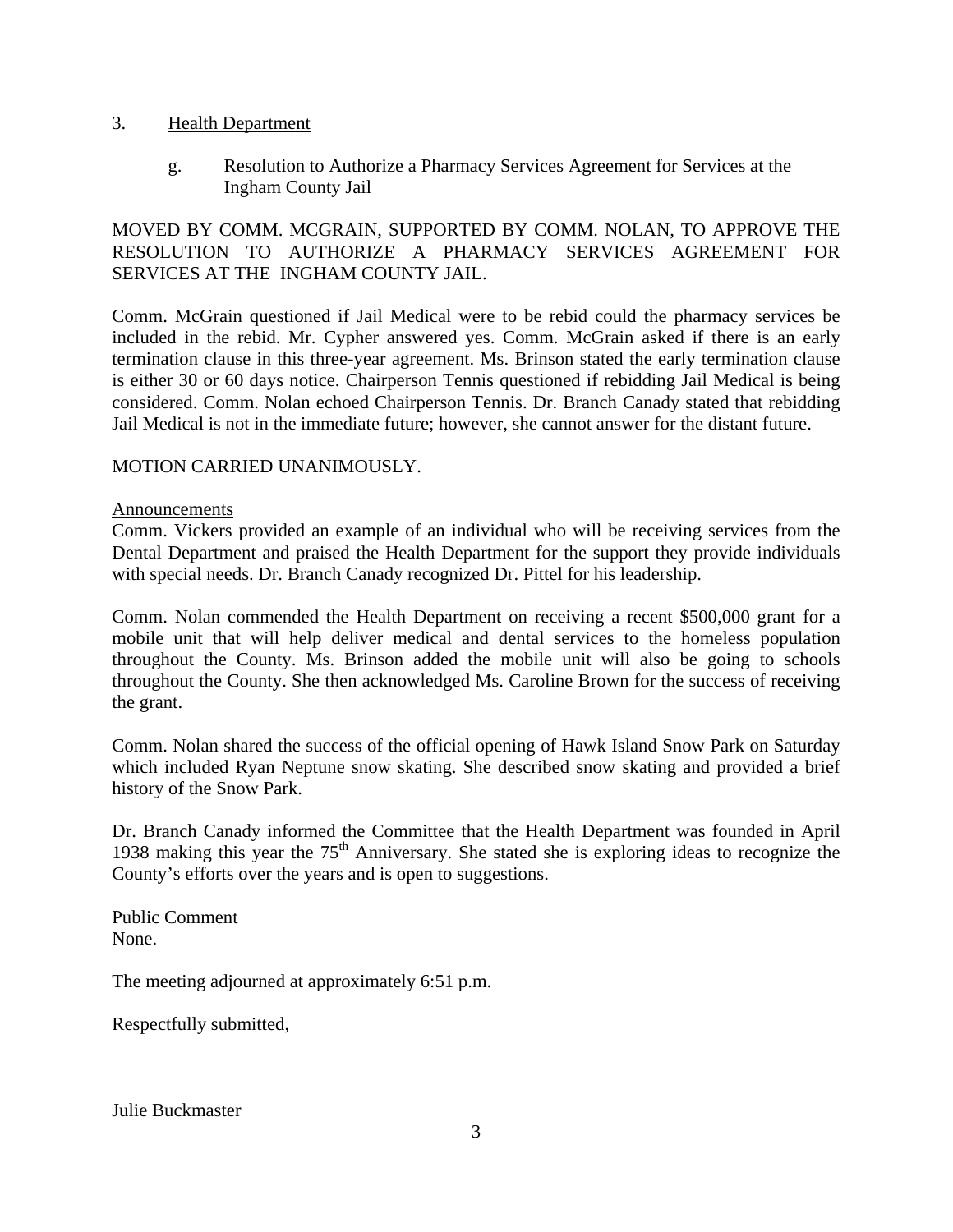# **FEBRUARY 25, 2013 HUMAN SERVICES AGENDA STAFF REVIEW SUMMARY**

# **ACTION ITEMS:**

### **The Assistant Deputy Controller is recommending approval of the following resolutions:**

### 2a. Health Department - Resolution to Accept a Grant from the Tri-County Office on Aging to Provide Personal *Action Towards Health Classes*

This resolution authorizes an agreement with the Tri-County Office on Aging through which the Tri-County Office on Aging will provide Ingham County with up to \$10,000 to implement PATH classes throughout the Ingham County community, targeting participants whom are either (1) low income; or (2) persons of color; or (3) speak English as a second language. The grant period will be February 1, 2013 through September 30, 2013

### *2b. Health Department - Resolution to Authorize an Agreement with the Michigan Primary Care Association for BridgeIT*

This agreement will allow will allow the Community Health Centers to meet the mandatory reporting requirements placed on them as a Section 330 grantee of the Health Resources and Services Administration. The Health Department will use funds from the School-Based Health Center Capital Grant's Equipment Project to purchase the required licenses and fees to implement BridgeIT software. The one-time cost of these licenses and fees will not exceed \$13,804. The monthly maintenance fees of \$1,433 will be paid with funds from the Child and Adolescent Health Program grants from the Michigan Department of Community Health. The agreement will be for the period March 1, 2013 through February 28, 2014. This agreement will automatically renew at the end of the term unless either party provides notice otherwise.

### *2c. Health Department - Resolution to Authorize Agreements with Midland County Educational Services Agency for Services Associated with the Great Start to Quality Resource Center*

This resolution authorizes an agreement with MCESA to implement the Great Start to Quality Work Plan to continue the scope of services in the Central Region. The services listed in the scope of work will be funded by a Great Start to Quality Resource Center grant MCESA has received from the Early Childhood Investment Corporation (ECIC). Through these proposed agreements, MCESA will pay Ingham County Health Department up to \$372,976. The terms of these Agreements shall be October 1, through December 31, 2012 for an amount of \$93,244; and January 1, through September 30, 2013 for an amount of \$279,732. The budget and work plan for these agreements were finalized with MCESA and ECIC in late December, 2012.

### *2d. Health Department - Resolution to Amend the Agreements with the Lansing Area Aids Network and Community Aids Network Services as Originally Authorized in Resolution #12-347*

This resolution changes the period of both agreements to January 1, 2013 through July 31, 2013, with the option to renew to complete project requirements. This amendment will result in reduced costs to the Health Department for the current year. The amount to be paid from January 1, 2013 to July 31, 2013 to the Lansing Area AIDS Network will not exceed \$29,171. The amount to be paid to Community AIDS Resource and Education services for the same time period will not exceed \$57,674.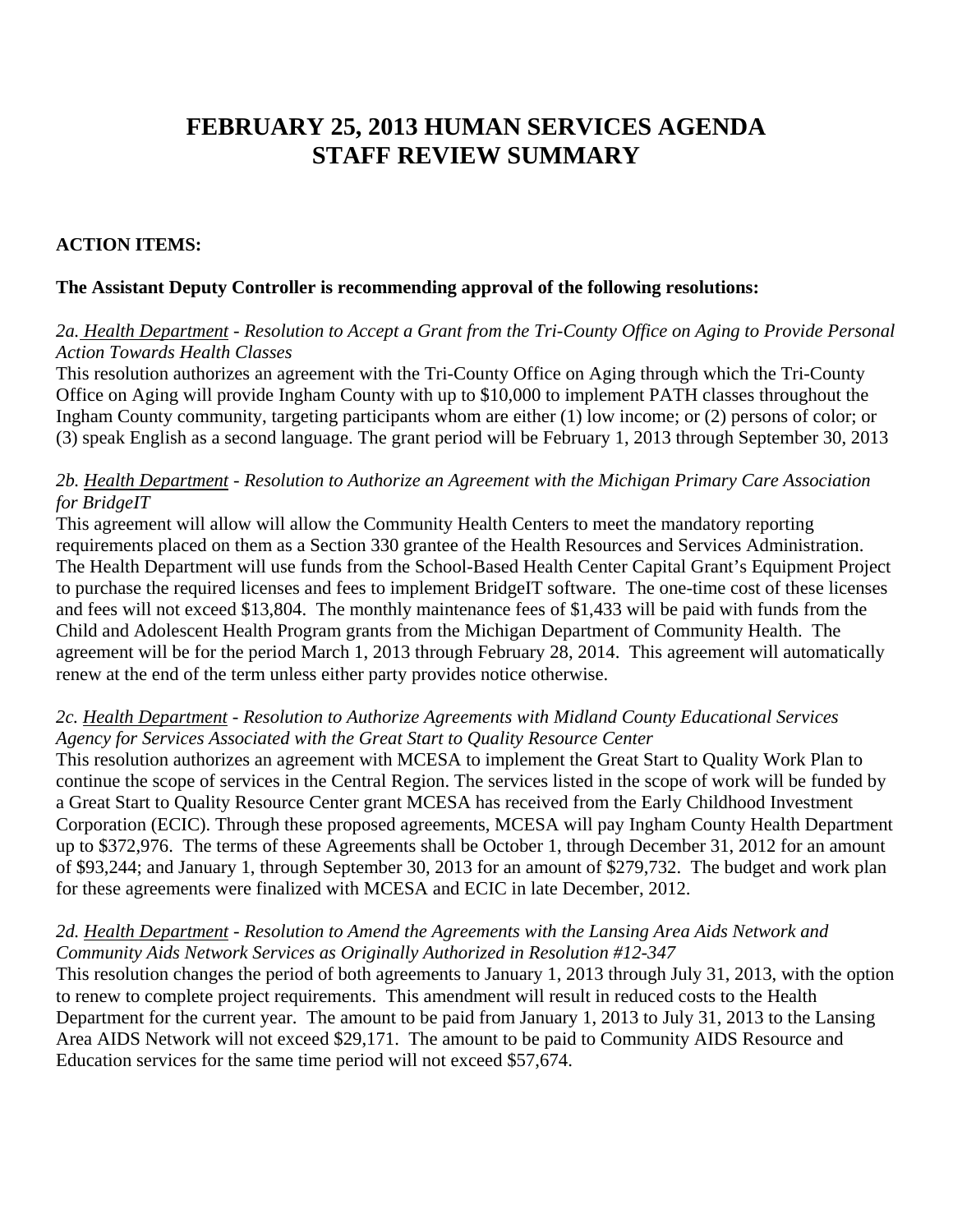# **The Assistant Deputy Controller is not taking a position on the following resolution:**

*1. Veterans Affairs – Resolution to Authorize the Second Amendment to the 2013 Appropriations Resolution and the Establishment of a Veterans Clerk/Trust Fund Agent Position* 

This resolution amends the 2013 Appropriations resolution to increase the millage for services to indigent veterans by .01 mills. The additional revenue will be used to create a .75 FTE Veterans Clerk/Trust Fund Agent Position. Please see the memorandum and resolution for more details.

# **OTHER/HONORARY ITEMS:**

*2e. Health Department - Birch Health Center Update*  This update is being presented as required by resolution #12-234.

*2f. Health Department - Resolution Honoring Suzette Gallt*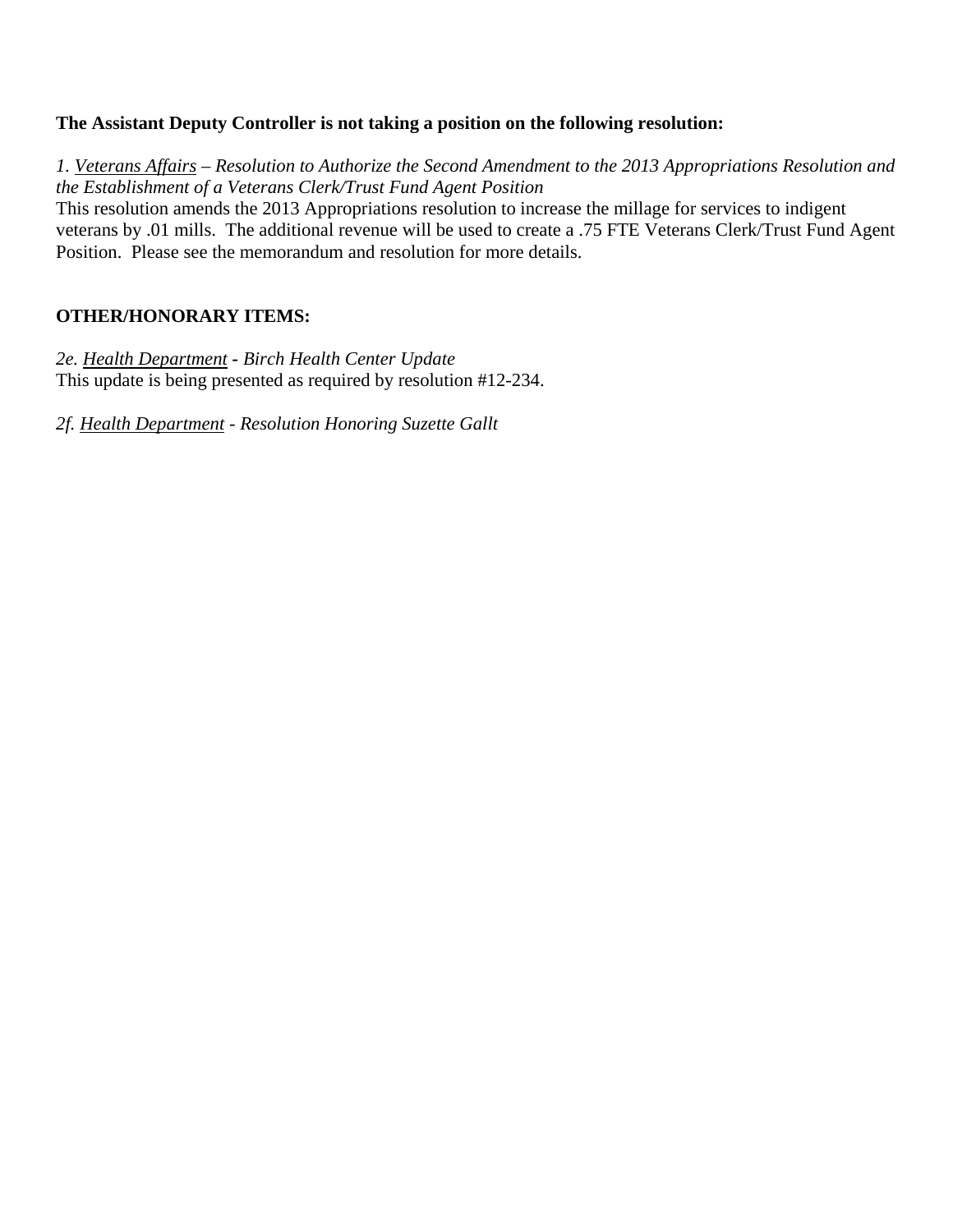### **Agenda Item 1**

### MEMORANDUM

<span id="page-6-0"></span>

| TO:   | Human Services, County Services and Finance Committees |
|-------|--------------------------------------------------------|
| FROM: | Jared Cypher, Assistant Deputy Controller              |

RE: Veterans Millage

DATE: February 7, 2013

This resolution authorizes amendments to the 2013 Appropriations Resolution. In a somewhat unique and unusual circumstance of increasing this millage outside of the traditional budget process, the amendments allow for an increase of .01 mills to the millage for services to indigent veterans. If approved, the indigent veterans millage would increase from .023 mills to .033 mills. The Veterans Affairs Department has asked for this increase to help address an increase in caseload, about 78% of which is services provided to veterans classified as indigent.

This increase will generate an estimated \$63,267 which will be utilized to fund a new three-quarter time Veterans Clerk/Trust Fund Agent position in the Veterans Affairs Department. The intent of the new position is to allow the Veterans Affairs Department to provide better service to an increasing number of veterans, given the small size of the Department, which is only 5.0 FTE including a driver funded through the Special Transportation Millage.

The maximum millage for indigent veterans is 0.1 mill. However, the maximum allowable general fund millage is 6.4206. The indigent veterans millage counts toward the maximum allowable general fund millage. Therefore, with an operating general fund millage of 6.3512, the maximum veterans millage would be .0694.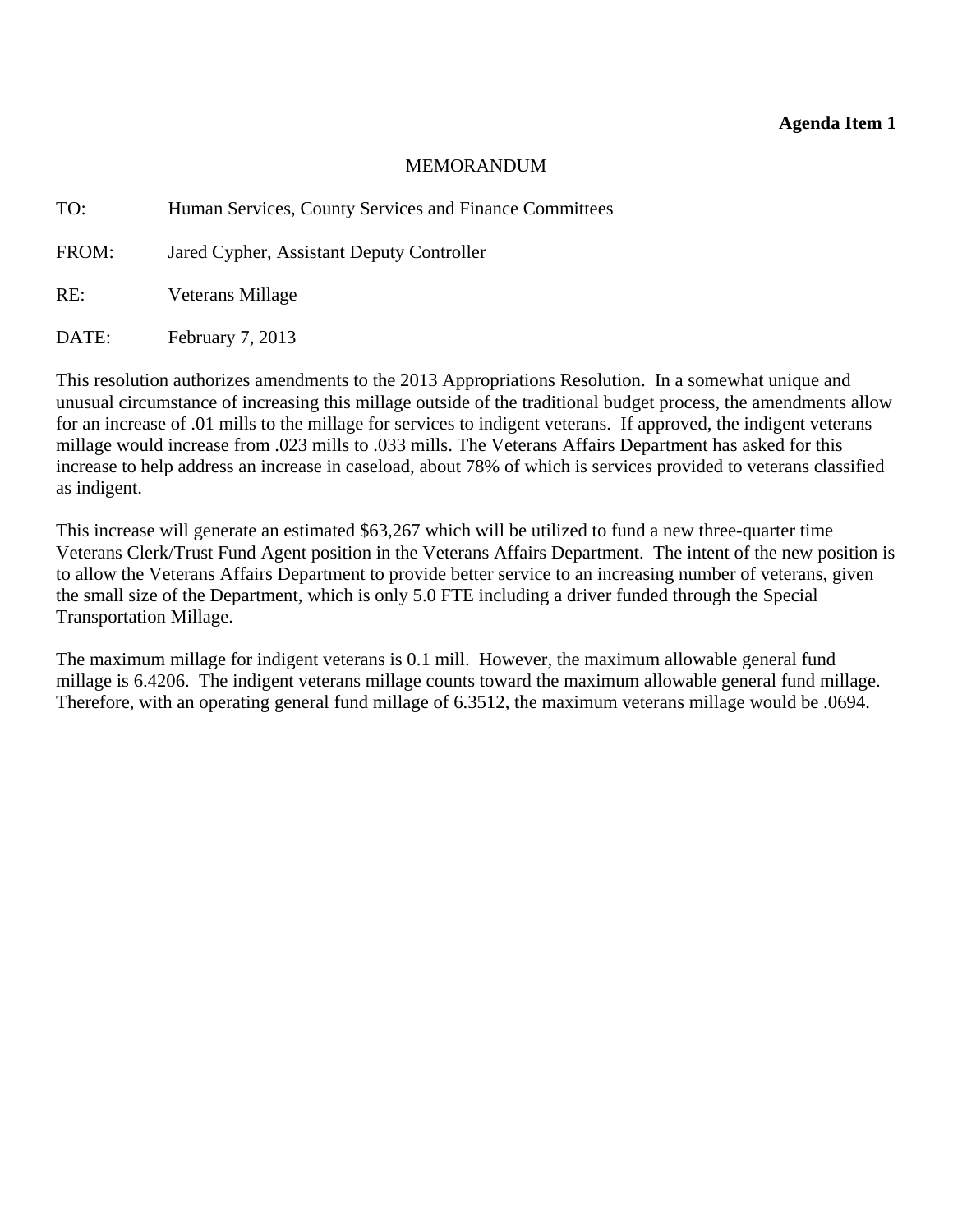Introduced by the Human Services, County Services, and Finance Committees of the:

# INGHAM COUNTY BOARD OF COMMISSIONERS

### **RESOLUTION TO AUTHORIZE THE SECOND AMENDMENT TO THE 2013 APPROPRIATIONS RESOLUTION AND THE ESTABLISHMENT OF A VETERANS CLERK/TRUST FUND AGENT POSITION**

WHEREAS, the 2013 Appropriations Resolution was approved by Resolution #12-353 on October 23, 2012 and amended by Resolution #12-391 on November 27, 2012; and

WHEREAS, caseload has increased dramatically in the Veterans Affairs Department over the past five years; and

WHEREAS, about 78% of services provided by the Veterans Affairs Department are to veterans classified as indigent; and

WHEREAS, since 2009 Ingham County has levied a millage to support services provided to indigent veterans.

THEREFORE BE IT RESOLVED, that the 2013 Appropriations Resolution is amended by adding to the county's authorized levies .01 mills to the Indigent Veterans Support millage of 0.023 mills as approved by Resolution #12-353 and #12-391, bringing the total levy for indigent veterans support to .0330 mills.

BE IT FURTHER RESOLVED, that the following tax levies are hereby authorized for the 2012 tax year/2013 budget year for a total county levy of 10.1963 mills, including authorized levies for General Fund operations, special purpose, and Airport Authority millage:

| 2012/13 Millage Summary                            |         |
|----------------------------------------------------|---------|
| Purpose                                            | Millage |
| <b>General Operations</b>                          | 6.3512  |
| General Operations – Indigent Veterans Support     | .0330   |
| Special Purpose - Emergency Telephone Services     | .8431   |
| Special Purpose - County-wide Transportation       | .4800   |
| Special Purpose - County-wide Transportation       | .1200   |
| Special Purpose - Juvenile Justice                 | .6000   |
| Special Purpose - Potter Park Zoo and Potter Park  | .4100   |
| Special Purpose – Farmland/Open Space Preservation | .1400   |
| Special Purpose – Health Care Services             | .5200   |
| Trust & Agency - Capital Region Airport Authority  | .6990   |

BE IT FURTHER RESOLVED, effective upon the adoption of this resolution a .75 FTE Veterans Clerk/Trust Fund Agent (UAW – D) position is established in the Veterans Affairs Department.

BE IT FURTHER RESOLVED, the Controller/Administrator is authorized to make any necessary budget adjustments and changes to the position allocation list consistent with this resolution.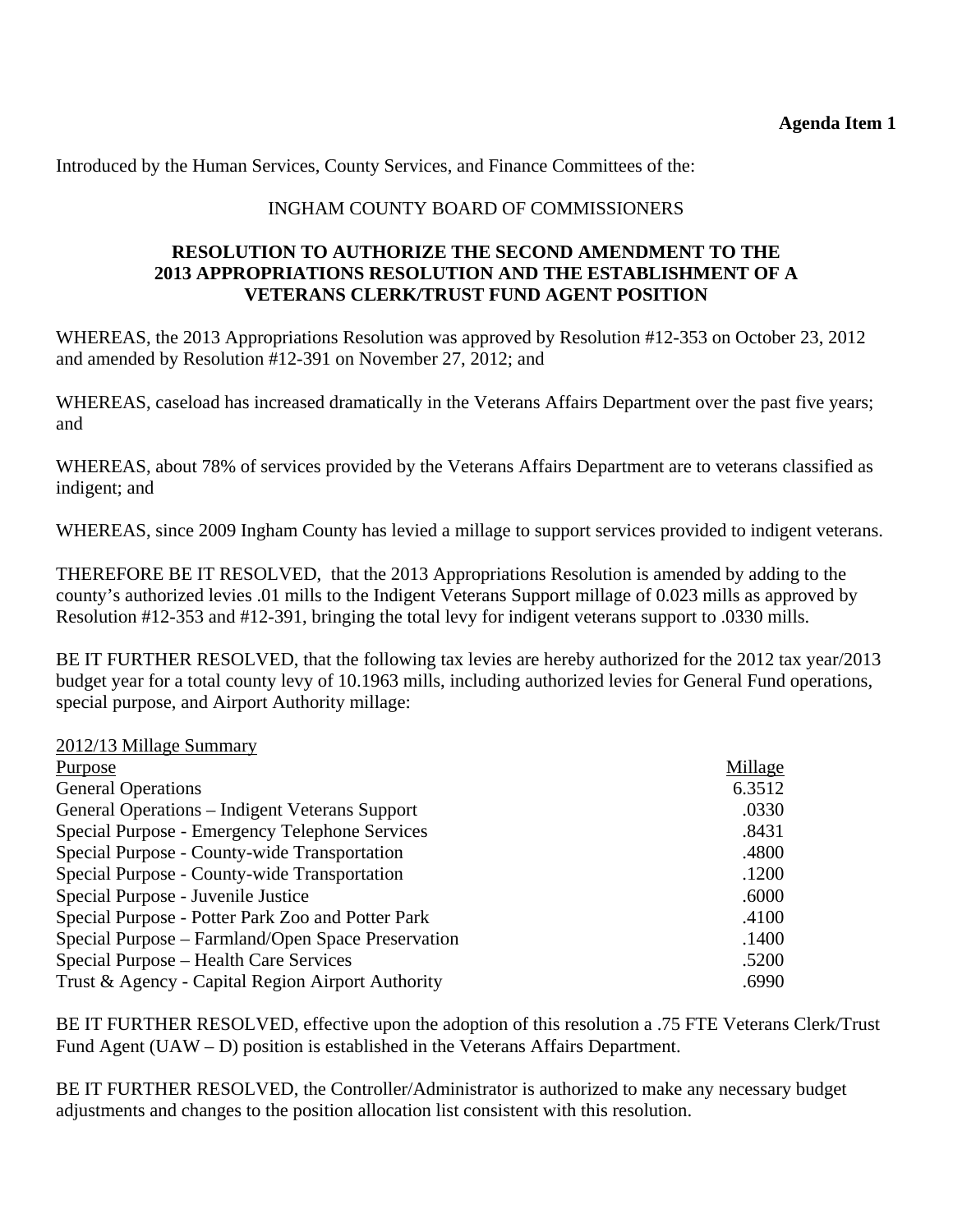**Agenda Item 2a** 

# MEMORANDUM

<span id="page-8-0"></span>

| TO:   | <b>Human Services Committee</b><br><b>Finance Committee</b>                                        |
|-------|----------------------------------------------------------------------------------------------------|
| FROM: | Renée Branch Canady, PhD, MPA, Health Officer                                                      |
| DATE: | February 12, 2013                                                                                  |
| RE:   | Resolution in Support of Tri-County Office on Aging<br><b>Personal Action Towards Health Grant</b> |

The Ingham County Health Department (ICHD) has been actively involved in efforts to provide support to assist in managing chronic health conditions. According to the Healthy Capital Counties project, Ingham County adults have higher rates of diabetes hospitalizations and cardiovascular disease deaths. Additionally, almost half of all deaths in Ingham County can be called "premature," meaning they occur before the age of 75.

The Chronic Disease Self-Management Program (CDSMP) is an evidence-based model focusing on teaching patients to effectively manage their ongoing health conditions. CDSMP is a six-week workshop that is facilitated by trained leaders; typically non-health care professionals who, themselves, are suffering from a chronic disease. In our state, CDSMP is coordinated by the Michigan Department of Community Health (MDCH) and the program is known as Personal Action Towards Health (PATH).

A randomized, controlled test of over 1,000 people with a chronic disease who enrolled in a CDSMP/PATH class were followed for up to three years to look for changes in many areas. Subjects who enrolled in the classes, when compared to those who did not, demonstrated significant improvements in exercise, cognitive symptom management, communication with physicians, self-reported general health; health distress; fatigue; disability; and social/role activities limitations. Patients also spent fewer days in the hospital with a trend toward fewer outpatient visits and hospitalizations. These data yield a cost to savings ratio of approximately 1:4.

To continue to demonstrate these positive outcomes, ICHD submitted a grant to the Tri-County Office on Aging (TCOA) to support the successful implementation of the PATH classes throughout the Ingham County community. Outreach will be conducted with participants who are either (1) low-income; or (2) persons of color; or (3) persons who speak English as a second language.

ICHD provided similar services through a collaborative effort with TCOA in 2010, when the Department provided targeted PATH classes to the groups described above. ICHD provided PATH classes to over 200 participants in the community through focused outreach and recruitment efforts.

The TCOA grant will provide support for the PATH classes in the amount of \$10,000. The term of the proposed agreement is February 1, 2013 through September 30, 2013.

I recommend that the Board of Commissioners adopt the attached resolution and authorize the agreement with the Tri-County Office on Aging.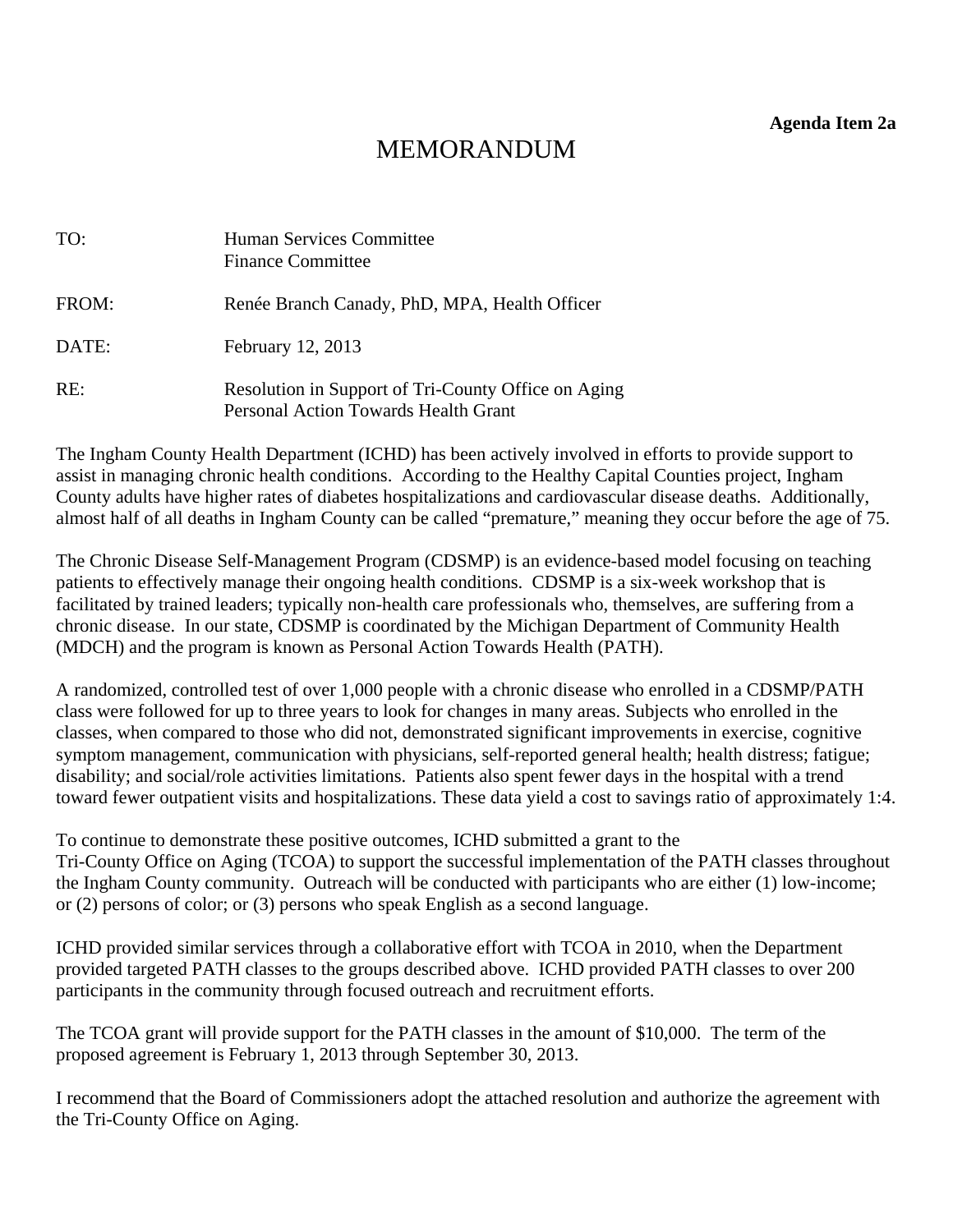Introduced by the Human Services and Finance Committees of the:

# INGHAM COUNTY BOARD OF COMMISSIONERS

# **RESOLUTION TO ACCEPT A GRANT FROM THE TRI-COUNTY OFFICE ON AGING TO PROVIDE PERSONAL ACTION TOWARDS HEALTH CLASSES**

WHEREAS, chronic diseases such as heart disease, cancer, and diabetes are the leading causes of death and disability in the United States; and

WHEREAS, adults in Ingham County face high rates of diabetes hospitalizations and cardiovascular disease death; and

WHEREAS, the Chronic Disease Self-Management Program (CDSMP), developed at Stanford University is an evidence-based program that provides support for persons impacted by chronic diseases; and

WHEREAS, the Michigan Department of Community Health (MDCH) has implemented the CDSMP in sites throughout Michigan, where it is known as Personal Action Towards Health (PATH); and

WHEREAS, the Ingham County Health Department (ICHD) is committed to assisting community members in managing their chronic diseases through innovative strategies; and

WHEREAS, ICHD has demonstrated their commitment to the PATH classes through earlier work which provided targeted outreach to over 200 community participants who graduated from the PATH classes; and

WHEREAS, the ICHD submitted a grant proposal to the Tri-County Office on Aging (TCOA) to implement PATH classes throughout the Ingham County community, targeting participants whom are either (1) low income; or (2) persons of color; or (3) speak English as a second language; and

WHEREAS, the TCOA has awarded ICHD the PATH grant as a result of their successful grant submission and previous experience in delivering this research-based intervention; and

WHEREAS, the Tri-County Office on Aging will provide Ingham County with up to \$10,000 to implement the services and strategies described in the ICHD's proposal; and

WHEREAS, the grant period will be February 1, 2013 through September 30, 2013; and

WHEREAS, the Health Officer recommends that the Board of Commissioners authorizes an agreement with the Tri-County Office on Aging for PATH classes.

THEREFORE BE IT RESOLVED, that the Board of Commissioners authorizes an agreement with the Tri-County Office on Aging through which the Tri-County Office on Aging will provide Ingham County with up to \$10,000 to implement PATH classes throughout the Ingham County community, targeting participants whom are either (1) low income; or (2) persons of color; or (3) speak English as a second language.

BE IT FURTHER RESOLVED, the grant period will be February 1, 2013 through September 30, 2013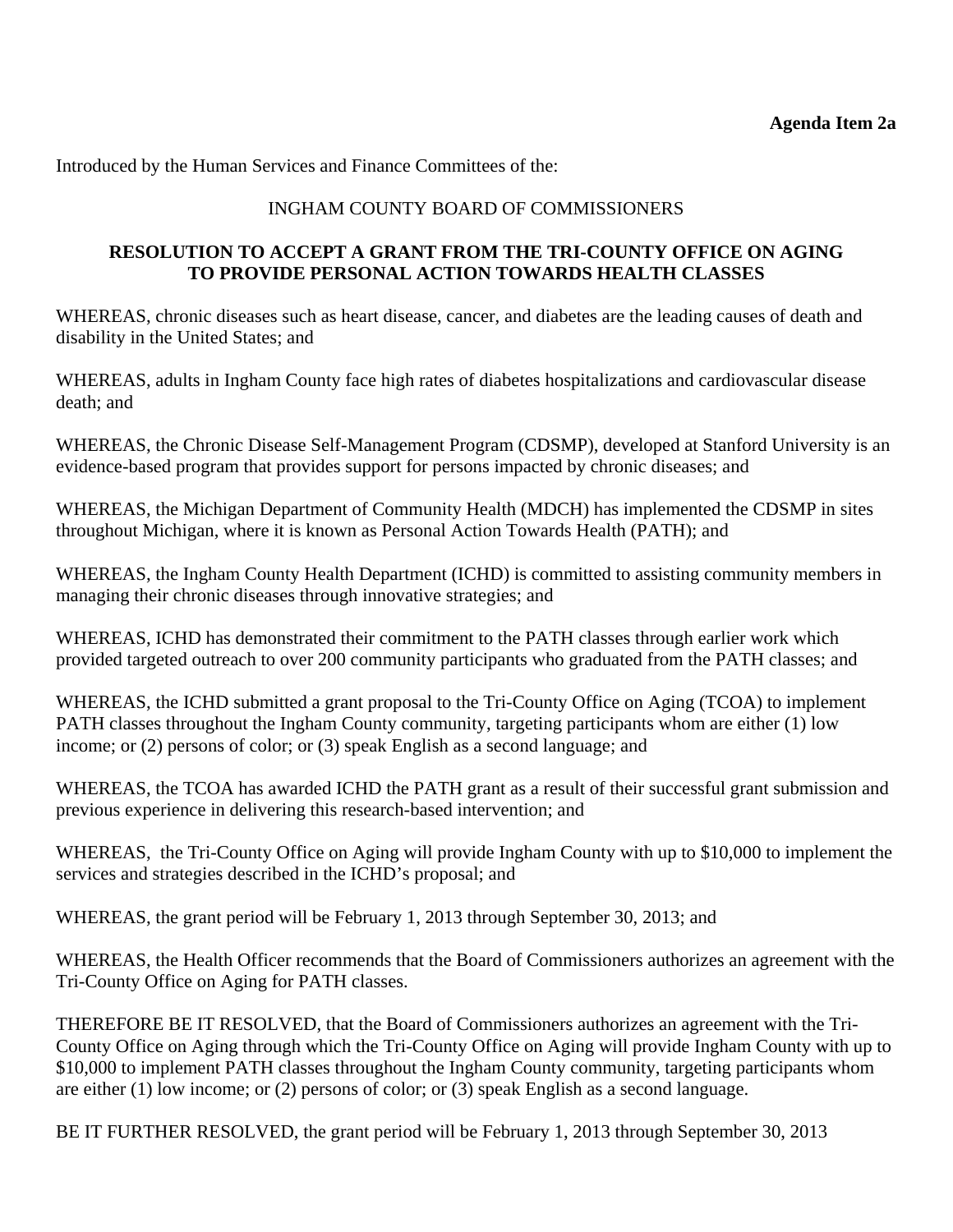BE IT FURTHER RESOLVED, that the Controller/Administrator is authorized to make any necessary budget adjustments to the Health Department's 2013 Budget.

BE IT FURTHER RESOLVED, that the Chairperson of the Ingham County Board of Commissioners and the County Clerk are authorized to sign any contract documents consistent with this resolution and approved as to form by the County Attorney.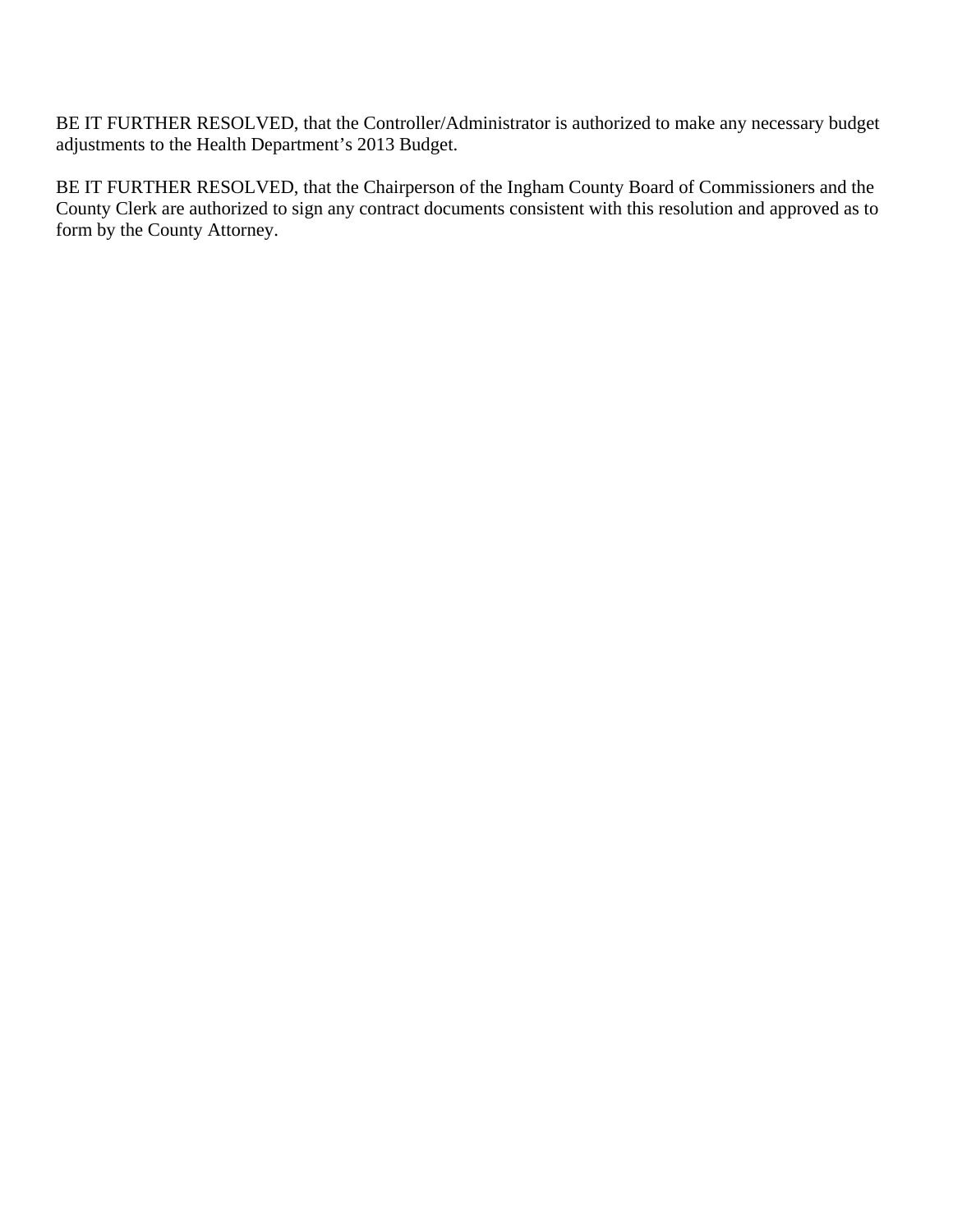# **MEMORANDUM**

<span id="page-11-0"></span>

| TO:   | <b>Human Services Committee</b><br><b>Finance Committee</b>                                                     |
|-------|-----------------------------------------------------------------------------------------------------------------|
| FROM: | Renée Branch Canady, PhD, MPA, Health Officer                                                                   |
| DATE: | February 7, 2013                                                                                                |
| RE:   | Authorization for an Agreement with the Michigan Primary Care Association for<br>Implementation of the BridgeIT |

In Resolution #12-281, the Board of Commissioners authorized a Business Associate Agreement with Vision Data Technologies, Inc., for participation in the BridgeIT data repository. As part of the Health Resources and Services Administration Office of Health Information Technology (HRSA OHIT) grant, administered by the Michigan Primary Care Association, the Health Department's Community Health Centers had the opportunity to sample the BridgeIT Data Repository and reporting service at no charge through this Business Associate Agreement. As a result of these efforts, the Community Health Centers verified and validated patient data in the BridgeIT.

The BridgeIT is essential to the operations of the Community Health Centers as its implementation will allow the Community Health Centers to meet the mandatory reporting requirements placed on them as a Section 330 grantee of the Health Resources and Services Administration.

The following agencies require reports and the BridgeIT Toolkit will provide an effective and efficient method to meet these requirements:

- The Centers for Medicare and Medicaid requires report to receive financial incentives for the "Meaningful Use" of certified EHR technology to improve patient care;
- The National Council on Quality Assurance (NCQA) requires numerous reports for Patient Centered Medical Home (PCMH) Designation;
- The Health Resources and Services Administration requires the Uniform Data System (UDS) for both our Federally Qualified Health Center (FQHC) and our FQHC Look-Alike designations;
- The Michigan Department of Community Health requires a Family Planning Annual Report and a Medicaid Reconciliation Report.

The BridgeIT will not only allow the Community Health Centers to generate the mandatory reports, but will also benefit both administrative and health center staff as the reports will provide up-to-the-minute data, which can be used to identify areas for improvement. The Health Department will use funds from the School-Based Health Center Capital Grant's Equipment Project to purchase the required licenses and fees to implement BridgeIT software. The one-time cost of these licenses and fees will not exceed \$13,804. The monthly maintenance fees of \$1,433 will be paid with funds from the Child and Adolescent Health Program grants from the Michigan Department of Community Health.

I recommend that the Board of Commissioners authorize an agreement with the Michigan Primary Care Association for the implementation of the BridgeIT for the period March 1, 2013 through February 28, 2014. This agreement will automatically renew at the end of the term unless either party provides notice otherwise.

c: Deb Brinson, w/attachment John Jacobs, w/attachment Lynn Kiter, w/attachment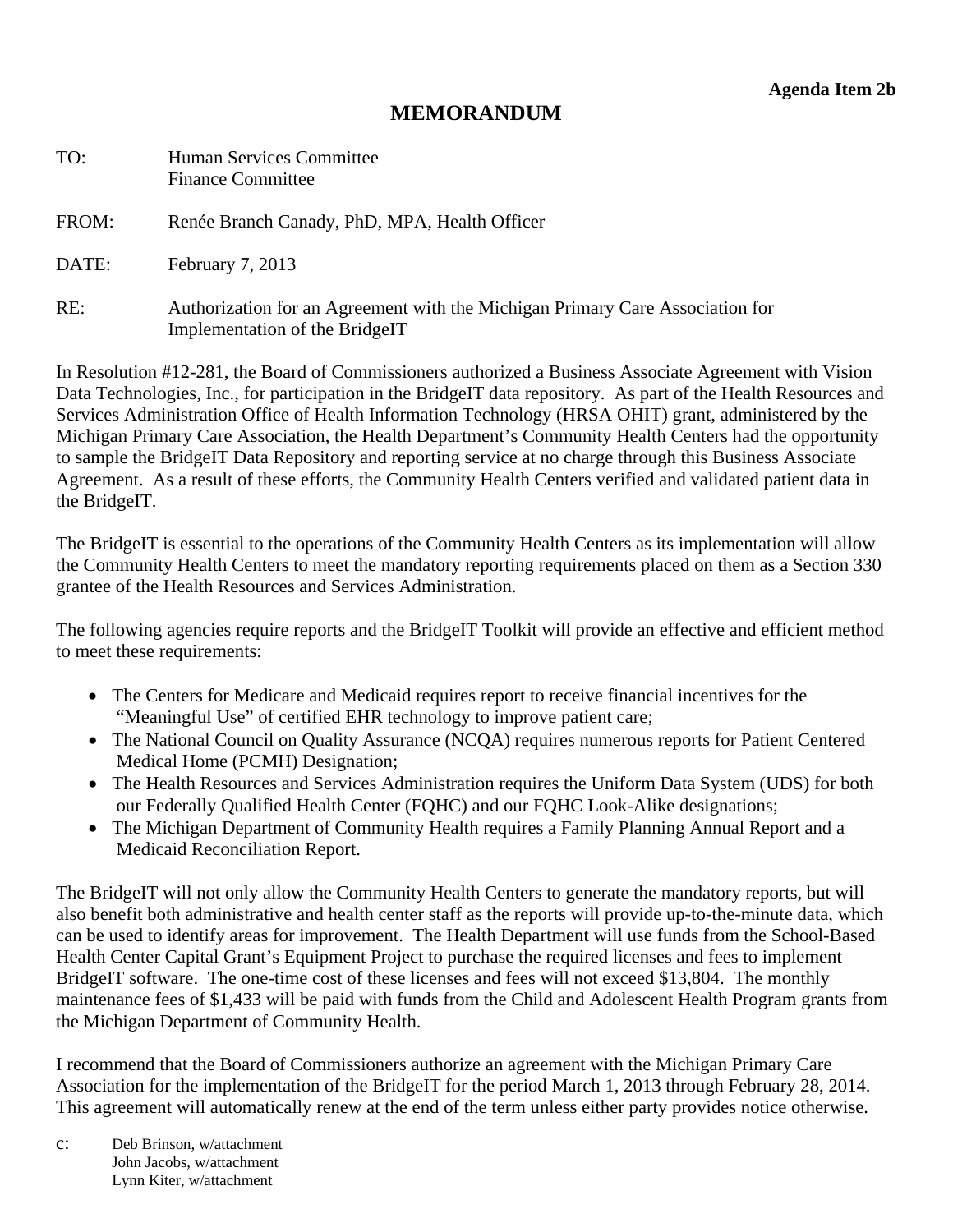Introduced by the Human Services and Finance Committees of the:

### INGHAM COUNTY BOARD OF COMMISSIONERS

## **RESOLUTION TO AUTHORIZE AN AGREEMENT WITH THE MICHIGAN PRIMARY CARE ASSOCIATION FOR BRIDGEIT**

WHEREAS, as a Section 330 Health Center Program Grantee of the Health Resources and Services Administration (HRSA) and a recipient of many other federal and state grants, the Health Department's Community Health Centers (CHC) are required to adhere to a variety of mandatory reporting requirements; and

WHEREAS, BridgeIT will transform data into an efficient reporting model and provide additional capabilities designed specifically for speed and ease of use by the Ingham CHC; and

WHEREAS, this repository includes reporting models and task management solutions for Medicaid Reconciliation Payments, Meaningful Use, Uniform Data System, Family Planning, and Patient Centered Medical Home, as well as the ability to create additional models and reports for additional funders as needed; and

WHEREAS, the Community Health Center Board of Directors has reviewed and supports the agreement with the Michigan Primary Care Association; and

WHEREAS, the period of the agreement shall be March 1, 2013 through February 28, 2014 with the option to automatically renew at the end of the term unless either party provides notice otherwise; and

WHEREAS, the cost of the agreement includes a one-time cost of \$13,804, with monthly maintenance fees not to exceed \$1,434; and

WHEREAS, the Community Health Centers will use funding from grants from the Health Resources and Services Administration and the Michigan Department of Community Health; and

WHEREAS, the Health Officer recommends that the Board of Commissioners authorize the agreement with Michigan Primary Care Association for BridgeIT.

THEREFORE BE IT RESOLVED, that Board of Commissioners hereby authorizes an agreement with the Michigan Primary Care Association for BridgeIT for the period March 1, 2013 through February 28, 2014, with the option to automatically renew at the end of the term unless either party provides notice otherwise.

BE IT FURTHER RESOLVED, funds from the School-Based Health Center Capital Grant's Equipment Project will be used to purchase the required licenses and fees to implement BridgeIT software at a one-time cost not to exceed \$13,804.

BE IT FURTHER RESOLVED, the monthly maintenance fees of \$1,433 will be paid with funds from the Child and Adolescent Health Program grants from the Michigan Department of Community Health.

BE IT FURTHER RESOLVED, that the County Clerk and the Chairperson of the Board of Commissioners are hereby authorized to sign the necessary contract documents on behalf of the County after approval as to form by the County Attorney.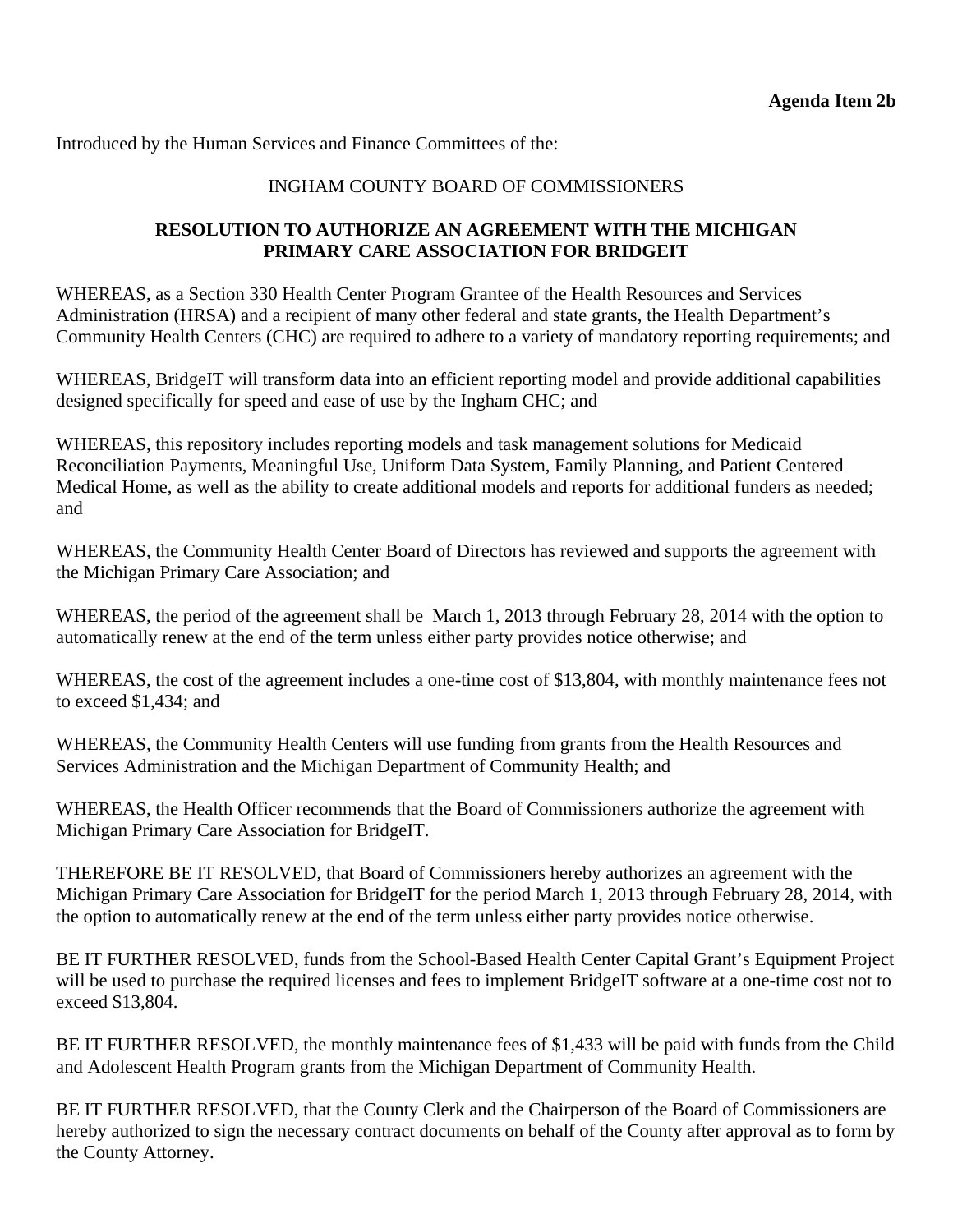# **MEMORANDUM**

<span id="page-13-0"></span>

| TO: | <b>Human Services Committee</b> |
|-----|---------------------------------|
|     | <b>Finance Committee</b>        |

FROM: Renée Branch Canady PhD, MPA, Health Officer

DATE: February 5, 2013

RE: Resolution to Authorize Agreements with the Midland County Educational Services Agency for Services Associated with the Great Start to Quality Resource Center

Since 2009, the Office for Young Children (OYC) has contracted with Midland County Educational Services Agency (MCESA) for services to develop the Great Start Central Region Child Care Quality Implementation Plan. New agreements are proposed by MCESA to implement the Great Start to Quality Work Plan to continue the scope of services in the Central Region.

The scope of work assures that performance meets expectations and the implementation of the Great Start to Quality Work Plan is carried out in accordance with agreed upon outcomes and objectives. It shall include the following services:

- Coordinate regional communication and outreach
- Perform the duties and responsibilities of the Central Resource Program Director
- Coordinate professional development opportunities for licensed and registered child care providers and relative and day care aide (unlicensed) providers
- Provide assistance to child care programs with the use of Great Start to Quality STARS and the rating system
- Provide assistance to families choosing quality childcare and to navigate Great Start Connect
- Provide data and evaluation reports as specified in the agreement

The services listed in the scope of work will be funded by a Great Start to Quality Resource Center grant MCESA has received from the Early Childhood Investment Corporation (ECIC). Through these proposed agreements, MCESA will pay Ingham County Health Department up to \$372,976. The terms of these Agreements shall be October 1, through December 31, 2012 for an amount of \$93,244; and January 1, through September 30, 2013for an amount of \$279,732. The budget and work plan for these agreements were finalized with MCESA and ECIC in late December, 2012.

The Health Department's FY13 budget anticipated the provision of these services and receipt of these funds. I recommend the Board of Commissioners adopt the attached resolution and authorize these agreements with Midland County Educational Services Agency.

c: John Jacobs w/ attachment Nancy Hayward w/attachment Karen Jennings w/attachment Barb Monroe w/ attachment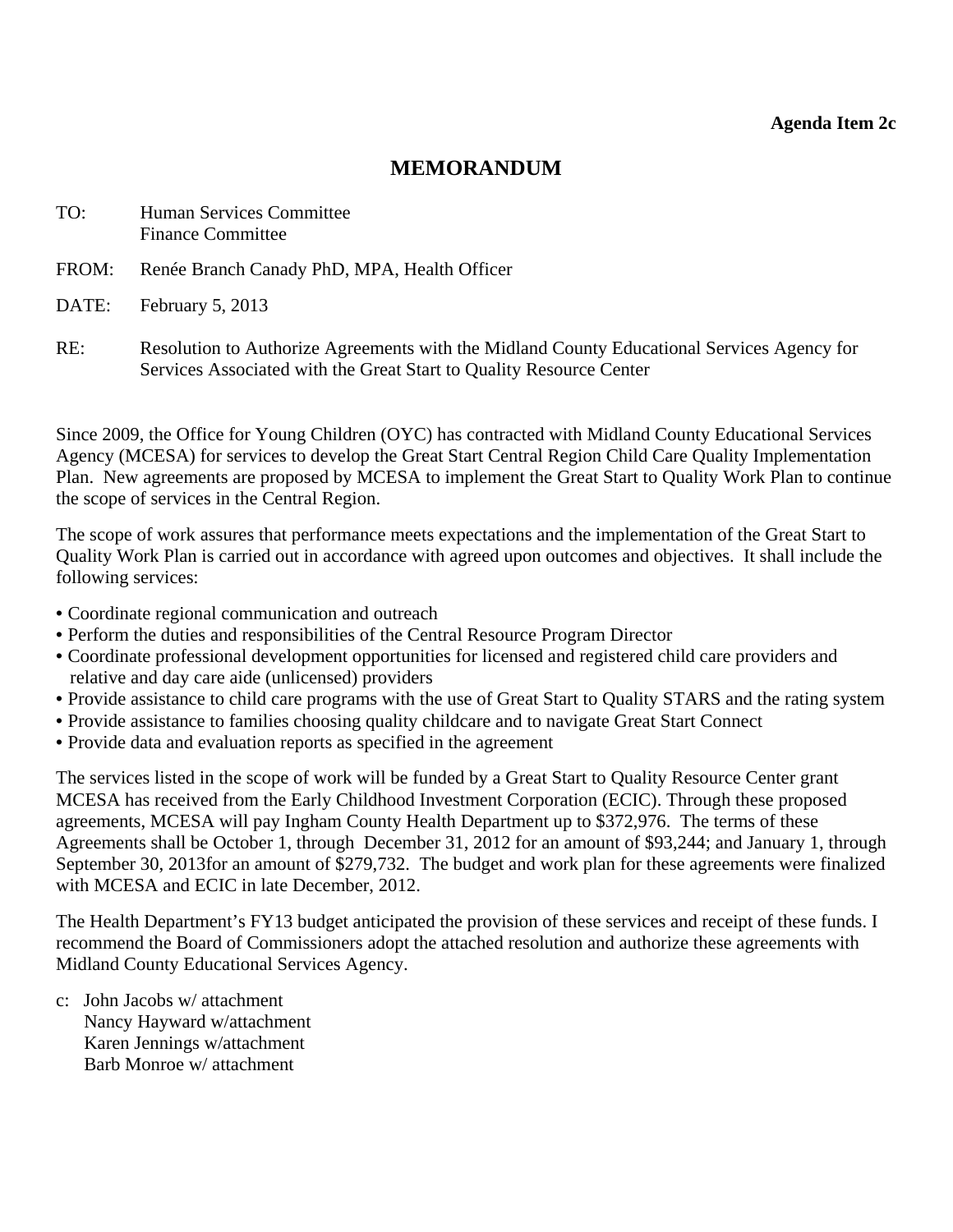Introduced by the Human Services and Finance Committees of the:

### INGHAM COUNTY BOARD OF COMMISSIONERS

### **RESOLUTION TO AUTHORIZE AGREEMENTS WITH MIDLAND COUNTY EDUCATIONAL SERVICES AGENCY FOR SERVICES ASSOCIATED WITH THE GREAT START TO QUALITY RESOURCE CENTER**

WHEREAS, since 2009 an agreement was authorized with Midland County Educational Services Agency (MCESA) to develop the Great Start Central Region Child Care Quality Implementation Plan (the Plan); and

WHEREA, MCESA has proposed two new agreements (October 1 – December 31, 2012 and January 1 – September 30, 2013) to continue the administration of the Central Region and the work of the GREAT START TO QUALITY RESOURCE CENTER; and

WHEREAS, MCESA shall pay Ingham County up to \$372,976 for this work; and

WHEREAS, the two Agreements shall be October 1 through December 31, 2012 in the amount of \$93,244 and January 1 through September 30, 2013 in the amount of \$279,732; and

WHEREAS, the Health Department's 2013 Budget anticipated providing these services and receiving these funds; and

WHEREAS, the Health Officer recommends that the Board of Commissioners authorize agreements with Midland County Educations Services Agency (MCESA.

THEREFORE BE IT RESOLVED, that the Ingham County Board of Commissioners authorizes two agreements with Midland County Educational Services Agency (MCESA) to administer the Central Region Great Start to Quality Work Plan.

BE IT FURTHER RESOLVED, the two Agreements shall be October 1, 2012 through December 31, 2012 in the amount of \$93,244 and January 1, 2013 through September 30, 2013 in the amount of \$279,732.

BE IT FURTHER RESOLVED, that the Board Chairperson is authorized to sign the agreement after review by the County Attorney.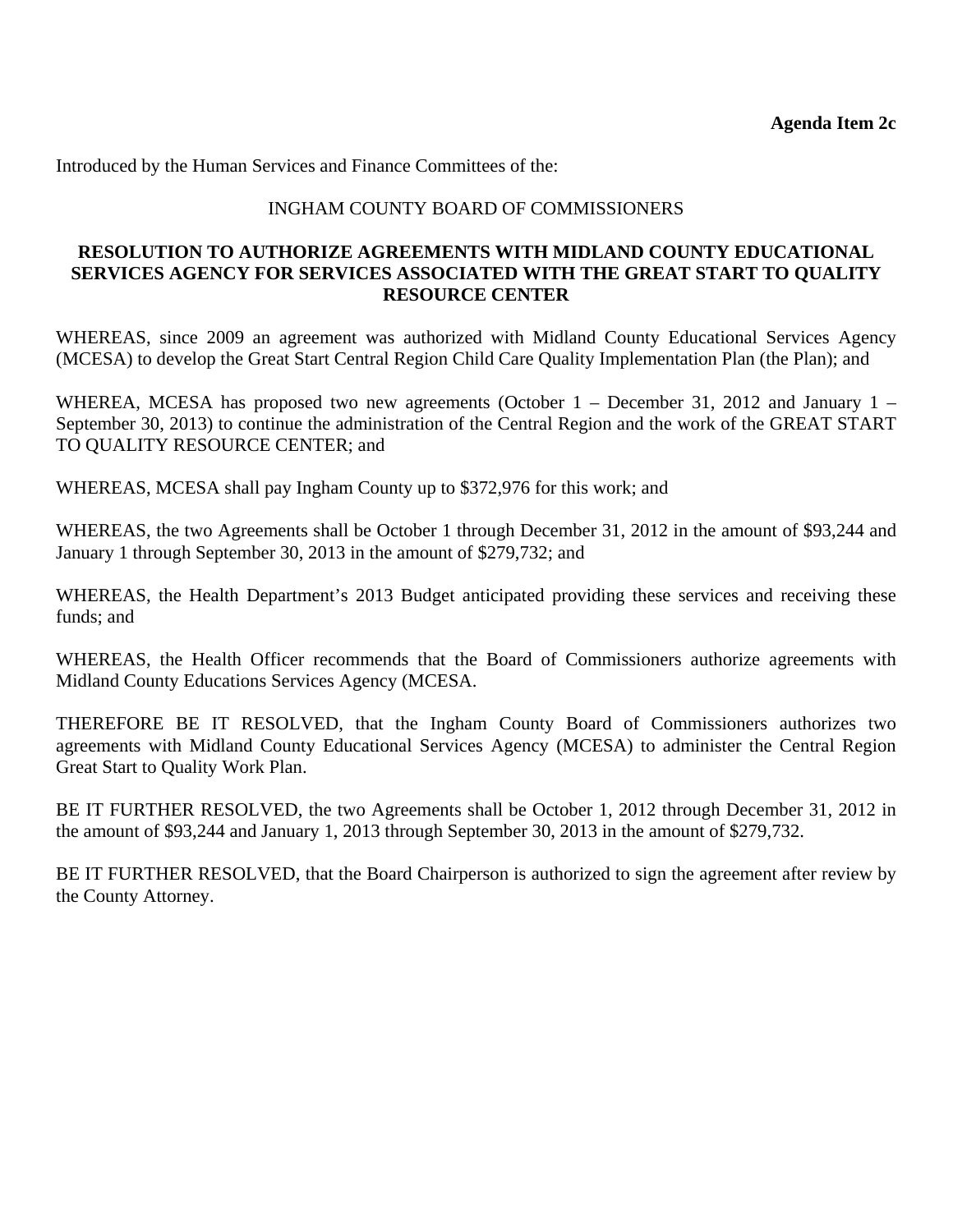### **Agenda Item 2d**

### **MEMORANDUM**

<span id="page-15-0"></span>

| TO:   | Human Services Committee<br><b>Finance Committee</b> |
|-------|------------------------------------------------------|
| FROM: | Renée Branch Canady, PhD, MPA, Health Officer        |
| DATE: | February 7, 2013                                     |
| RE:   | Authorization to Amend Resolution #12-347            |

In Resolution #12-347 agreements with the Lansing Area AIDS Network (LAAN) for the provision of case management services; and Community AIDS Resource and Education Services (CARES) for the provision of behavioral health therapy services were authorized for the period of August 1, 2012 through July 31, 2013 with the option to renew to complete project requirements. These agreements are not yet in place.

The Health Department proposes to amend this resolution to change the period of both agreements to January 1, 2013 through July 31, 2013, with the option to renew to complete project requirements. This amendment will result in reduced costs to the Health Department for the current year. The amount to be paid from January 1, 2013 to July 31, 2013 to the Lansing Area AIDS Network will not exceed \$29,171. The amount to be paid to Community AIDS Resource and Education services for the same time period will not exceed \$57,674.

The Health Officer recommends this amendment. All other terms in Resolution #12-347 remain unchanged.

c: Deb Brinson, w/attachment John Jacobs, w/attachment Barb Mastin, w/attachment Cheryl Gildner, w/attachment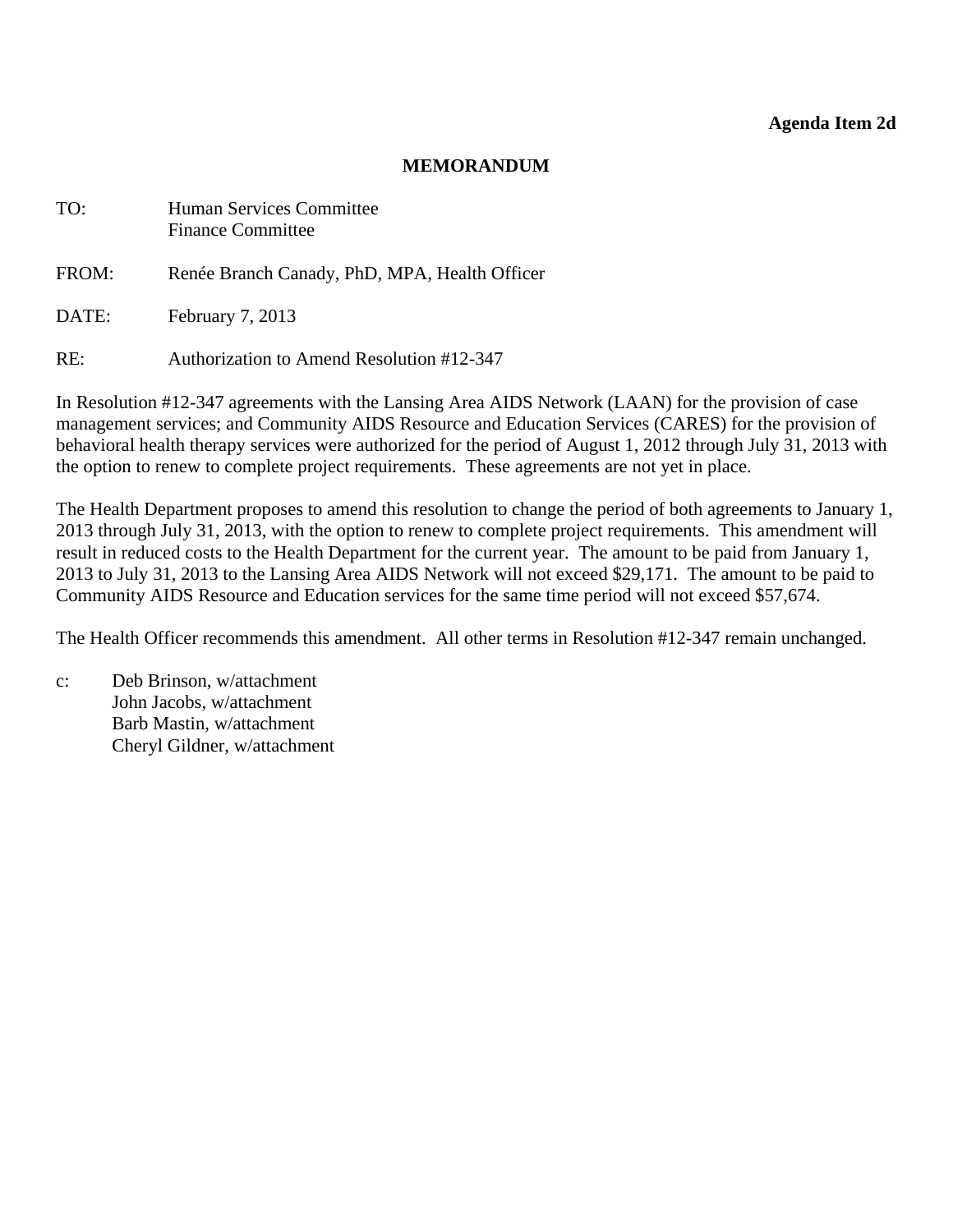Introduced by the Human Services and Finance Committees of the:

### INGHAM COUNTY BOARD OF COMMISSIONERS

# **RESOLUTION TO AMEND THE AGREEMENTS WITH THE LANSING AREA AIDS NETWORK AND COMMUNITY AIDS NETWORK SERVICES AS ORIGINALLY AUTHORIZED IN RESOLUTION #12-347**

WHEREAS, in Resolution #12-347, agreements were authorized with the Lansing Area AIDS Network (LAAN) for the provision of case management services; and Community AIDS Resource and Education Services (CARES) for the provision of behavioral health therapy services from August 1, 2012 through July 31, 2013 with the option to renew to complete project requirements; and

WHEREAS, these agreements are not yet fully executed; and

WHEREAS, the Health Department proposes to amend Resolution #12-347, to change the period of the agreements to January 1, through July 31, 2013 with the option to renew to complete project requirements; and

WHEREAS, this amendment will result in reduced costs to the Health Department for the current year; and

WHEREAS, the amount to be paid from January 1, 2013 to July 31, 2013 to Lansing Area AIDS Network will not exceed \$29,171; and

WHEREAS, the amount to be paid to Community AIDS Resource and Education services for the same time period will not exceed \$57,674; and

WHEREAS, the Health Officer recommends that the Board of Commissioners authorize this amendment; and

WHEREAS, all other terms of Resolution #12-347 remain unchanged.

THEREFORE BE IT RESOLVED, that the Board of Commissioners authorizes amending Resolution #12-347 to change the term of the agreements with the Lansing Area AIDS Network and Community AIDS Resource and Education Services to commence January 1, 2013 through July 31, 2013 with the option to renew to complete project requirements.

BE IT FURTHER RESOLVED, that Ingham County shall pay the Lansing Area AIDS Network an amount not to exceed \$29,171 for case management services.

BE IT FURTHER RESOLVED, that Ingham County shall pay Community AIDS Resource and Education Services (CARES) an amount not to exceed \$57,674 for behavioral health therapy services.

BE IT FURTHER RESOLVED, that all other terms of Resolution #12-347 remain unchanged.

BE IT FURTHER RESOLVED, that the Controller/Administrator is authorized to make any necessary budget adjustments consistent with this resolution.

BE IT FURTHER RESOLVED, that the Chairperson of the Board of Commissioners and County Clerk are hereby authorized to sign the necessary contract documents on behalf of the County after approval as to form by the County Attorney.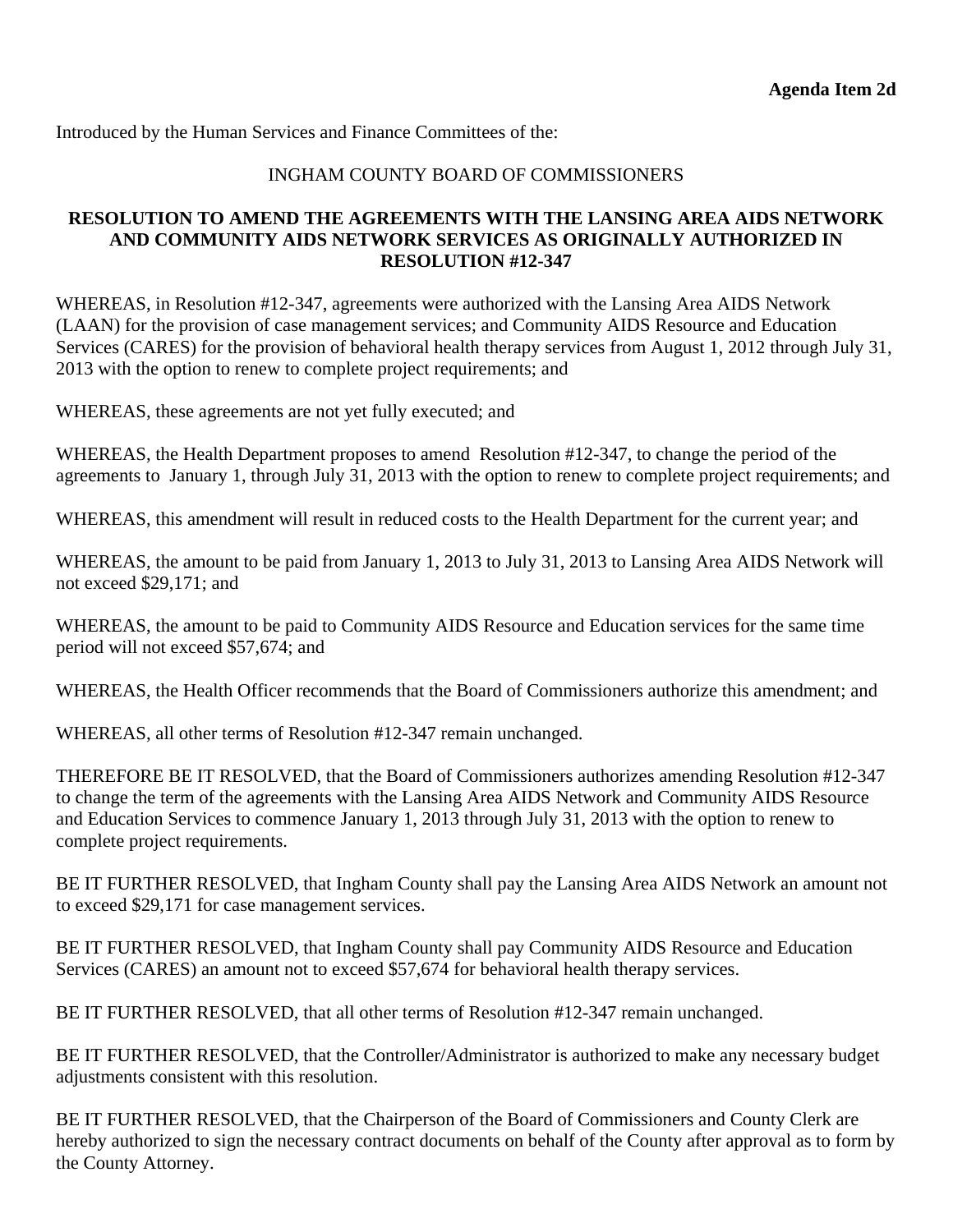Introduced by the County Services and Finance Committees of the:

### INGHAM COUNTY BOARD OF COMMISSIONERS

### **RESOLUTION TO ACCEPT FUNDING FROM THE U.S. DEPARTMENT OF HEALTH RESOURCES AND SERVICES ADMINISTRATION FOR THE RYAN WHITE TITLE IV WOMEN, INFANTS, CHILDREN, YOUTH AND AFFECTED FAMILY MEMBERS AIDS HEALTHCARE GRANT**

### **RESOLUTION #12-347**

WHEREAS, the Ingham Community Health Centers have applied for the Ryan White Title IV Women, Infants, Children, Youth and Affected Family Members AIDS Healthcare grant on behalf of Ingham County from the U.S. Department of Health Resources and Services Administration; and

WHEREAS, the U.S. Department of Health Resources and Services Administration has awarded a grant to Ingham County in the amount of \$499,974 for the purpose of providing family centered care involving outpatient and ambulatory care for women, infant, children and youth with HIV/AIDS; and

WHEREAS, to successfully meet the requirements and expectations of this grant award, it is recommended that the following position be established: one full time Assistant Social Worker, ICEA Pro Grade 5, one full time Health Center Nurse, MNA Grade 1, and one part time (.50 FTE) Clinical Assistant Technician I UAW Grade D; and

WHEREAS, an existing the vacant part time Clinical Assistant Technician I position (601392), be converted to full time; and

WHEREAS, a subcontract agreement with Michigan State University's College of Osteopathic Medicine is authorized for the provision of Infectious Disease services for one part time (0.20 FTE) Infectious Disease physician in the amount up to \$17,831 for the period of August 1, 2012 through July 31, 2013 with the option to renew for one year periods to complete project requirements; and

WHEREAS, a subcontract agreement with the Lansing Area AIDS Network is authorized for the provision of case management services to patients who reside in Ingham County in the amount up to \$51,108 for the period of August 1, 2012 through July 31, 2013 with the option to renew for one year periods to complete project requirements; and

WHEREAS, a subcontract agreement with Community AIDS Resource and Education Services (CARES) is authorized for the provision of behavioral health therapy services for patients who reside outside of Ingham County in the amount up to \$98,869 for the period of August 1, 2012 through July 31, 2013 with the option to renew for one year periods to complete project requirements; and

WHEREAS, the Ingham Community Health Centers Board of Directors supports the acceptance of the Ryan White Title IV Women, Infants, Children, Youth and Affected Family Members AIDS Healthcare grant in the amount of \$499,974, from the U.S. Department of Health Resources and Services Administration; and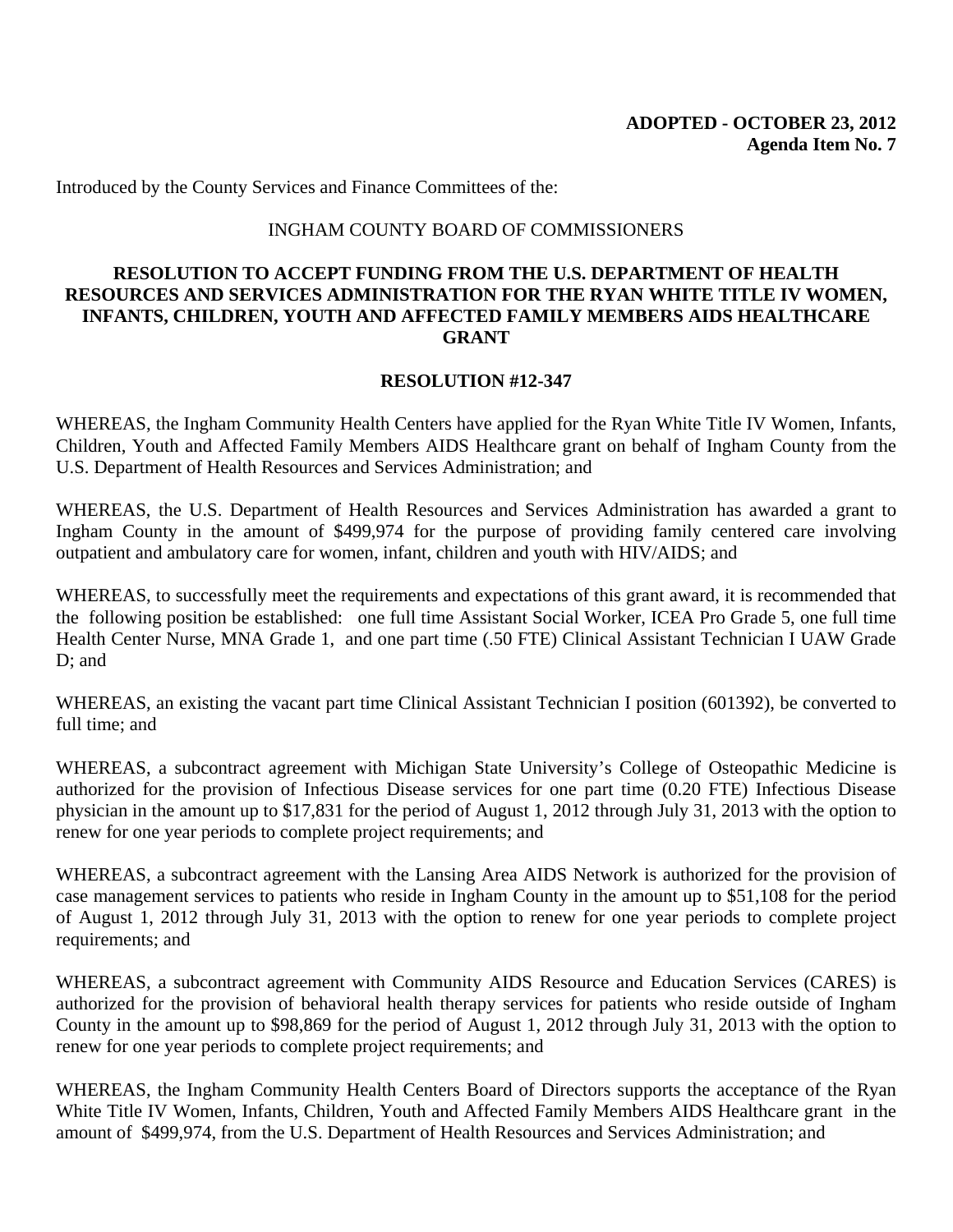WHEREAS, the Health Officer recommends that the Board of Commissioners accept the Ryan White Title IV Women, Infants, Children, Youth and Affected Family Members AIDS Healthcare grant in the amount of \$499,974, from the U.S. Department of Health Resources and Services Administration.

THEREFORE BE IT RESOLVED, that the Ingham County Board of Commissioners accepts the Ryan White Title IV Women, Infants, Children, Youth and Affected Family Members AIDS Healthcare grant in the amount of \$499,974, from the U.S. Department of Health Resources and Services Administration, on behalf of the Ingham Community Health Centers for the time period of August 1, 2012 through July 31, 2013.

BE IT FURTHER RESOLVED, that the Ingham County Board of Commissioners authorizes the establishment of one full time Assistant Social Worker, ICEA Pro Grade 5 (\$42,047 - \$50,477), one full time Health Center Nurse, MNA Grade 1 (\$47,715 - \$57,271).

BE IT FURTHER RESOLVED, that the Ingham County Board of Commissioners authorizes the conversion of the current vacant Clinical Assistant Technician I (Position #601392), UAW Grade D (\$30,681 - \$36,525) from part-time to full-time.

BE IT FURTHER RESOLVED, that the Ingham County Board of Commissioners authorizes a subcontract agreement with Michigan State University's College of Osteopathic Medicine for the provision of Infectious Disease services for one part time (0.20 FTE) Infectious Disease physician in the amount up to \$17,831 for the period of August 1, 2012 through July 31, 2013 with the option to renew for one year periods to complete project requirements.

BE IT FURTHER RESOLVED, that the Ingham County Board of Commissioners authorizes a subcontract agreement with the Lansing Area AIDS Network for the provision of case management services to patients who reside in Ingham County in the amount up to \$51,108 for the period of August 1, 2012 through July 31, 2013 with the option to renew for one year periods to complete project requirements.

BE IT FURTHER RESOLVED, that the Ingham County Board of Commissioners authorizes a subcontract agreement with Community AIDS Resource and Education Services (CARES) for the provision of behavioral health therapy services for patients who reside outside of Ingham County in the amount up to \$98,869 for the period of August 1, 2012 through July 31, 2013 with the option to renew for one year periods to complete project requirements.

BE IT FURTHER RESOLVED, that the Controller/Administrator is authorized to make any necessary budget adjustments consistent with this resolution.

BE IT FURTHER RESOLVED, that the County Clerk and the Chairperson of the Board of Commissioners are hereby authorized to sign the necessary contract documents on behalf of the County after approval as to form by the County Attorney.

**COUNTY SERVICES: Yeas:** Holman, Schor, Grebner, Celentino, De Leon, Vickers **Nays:** None **Absent:** None **Approved 10/16/12** 

**FINANCE: Yeas:** Grebner, McGrain, Nolan, Bahar-Cook, Dougan  **Nays:** None **Absent:** Tennis **Approved 10/17/12**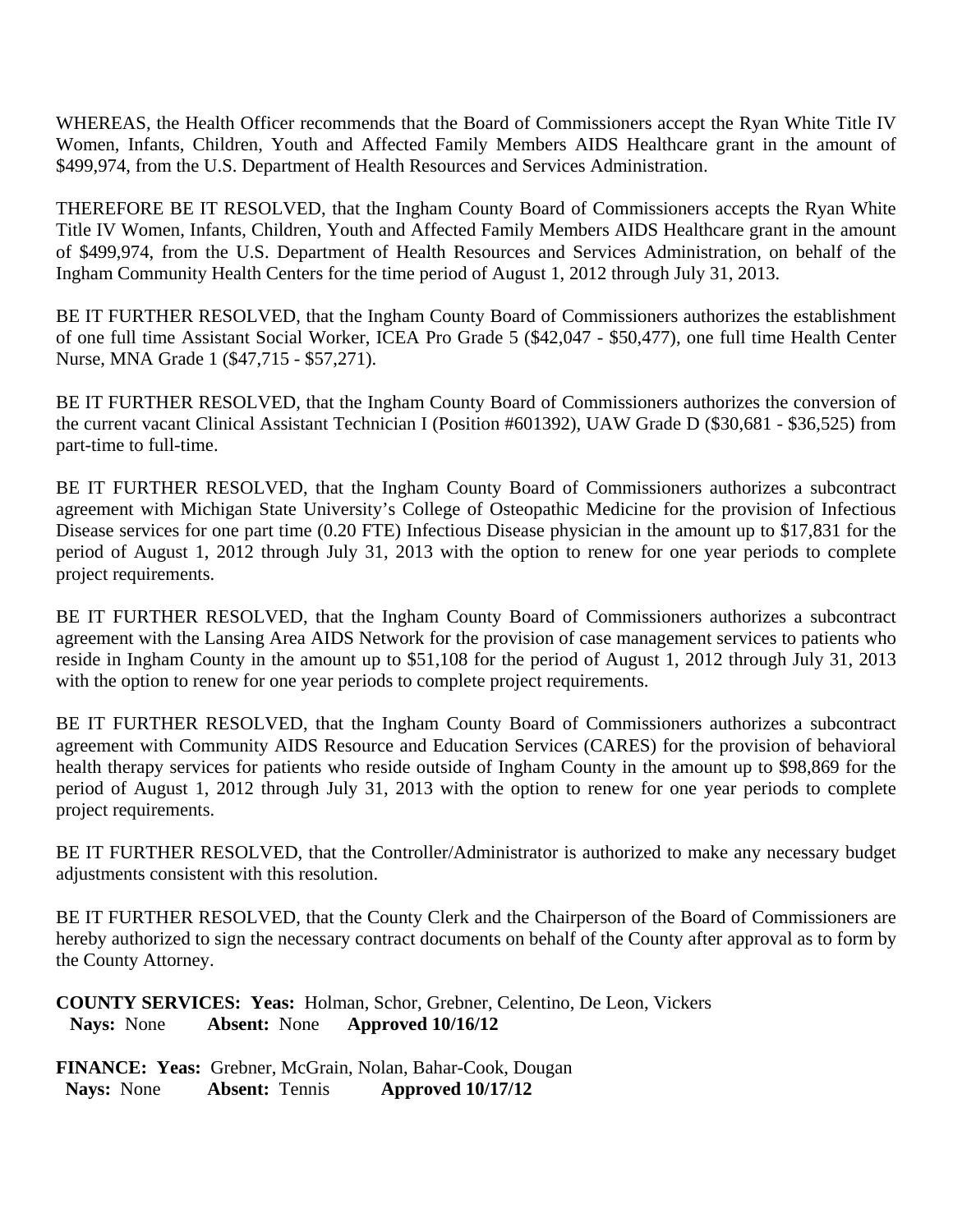### **Agenda Item 2e**

# **MEMORANDUM**

<span id="page-19-0"></span>

| TO:   | <b>Human Services Committee</b>                                                                         |
|-------|---------------------------------------------------------------------------------------------------------|
| FROM: | Renée B. Canady, PhD, MPA, Health Officer<br>Debra Brinson, CEO/Director, Community HealthCare Services |
| DATE: | February 7, 2013                                                                                        |
| RE:   | <b>Birch Health Center Update</b>                                                                       |

The Ingham Community Health Centers (ICHC) and the Clinton-Eaton-Ingham Community Mental Health Authority (CEI CMH) have closely collaborated for more than two years to develop a co-located, integrated health center. This health center, which will be located inside the current CEI CMH building, will provide both primary health care and behavioral health care to the area's most vulnerable residents. This new health center will be called the Birch Health Center. BIRCH is an acronym for Building Interprofessional Relationships for Community Health. The name was created through a collective effort by members of the primary and behavioral services integrated health team.

The Health Department received formal approval of Federally Qualified Look-Alike designation from the Centers for Medicare and Medicaid Services effective December 2, 2012. We continue to work closely with CEI-CMH to open this health center on a limited schedule April 1, 2013, with full operational status by June 1, 2013. CEI-CMH has been a valuable partner in this endeavor as they have provided invaluable understanding of the target population and they are covering the cost of renovations for this health center. CEI-CMH has already begun renovating the space and is working closely with ICHC staff in its development. In addition, CEI-CMH will provide the space for this health center at no charge. The most recent draft floor plan will be distributed at the meeting.

We are working with Human Resources to hire staff, including a Nurse Practitioner position.

The Primary Behavioral Health Integration work group continues to meet to further define the plan and discuss success and challenges. We look forward to a continued partnership with CEI-CMH.